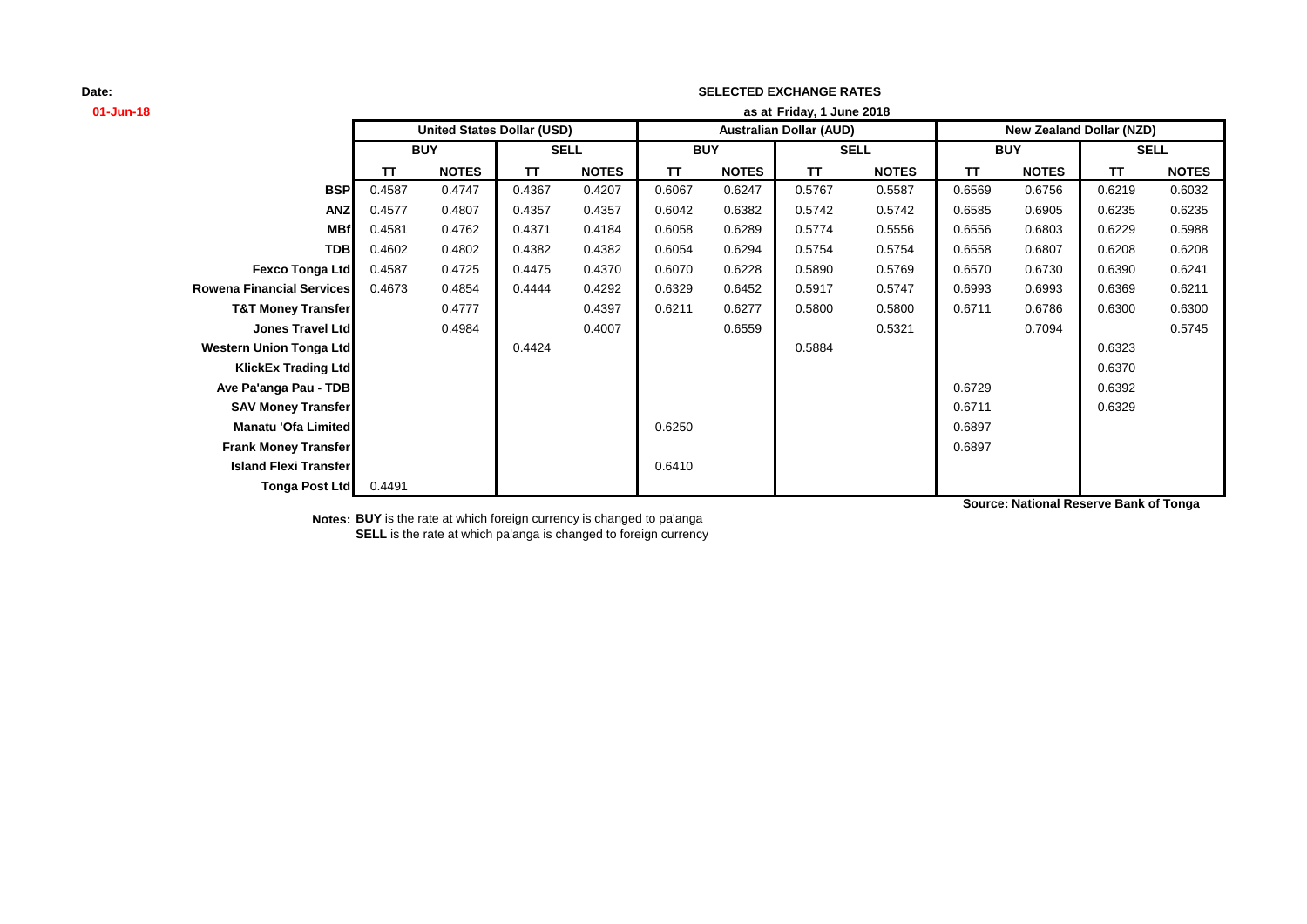# **08-Jun-18 as at TT NOTES TT NOTES TT NOTES TT NOTES TT NOTES TT NOTES BSP** 0.4598 0.4758 0.4378 0.4218 0.6041 0.6221 0.5741 0.5561 0.6559 0.6746 0.6209 0.6022 **ANZ** 0.4588 0.4818 0.4368 0.4368 0.6014 0.6354 0.5714 0.5714 0.6572 0.6892 0.6222 0.6222 **MBf** 0.4592 0.4785 0.4383 0.4202 0.6032 0.6250 0.5748 0.5525 0.6546 0.6803 0.6220 0.5988 **TDB** 0.4613 0.4813 0.4393 0.4393 0.6026 0.6266 0.5726 0.5726 0.6550 0.6799 0.6200 0.6200 **Fexco Tonga Ltd** 0.4598 0.4737 0.4485 0.4380 0.6045 0.6200 0.5861 0.5744 0.6542 0.6719 0.6381 0.6231 **Rowena Financial Services** 0.4673 0.4878 0.4464 0.4310 0.6329 0.6410 0.5882 0.5714 0.6897 0.6993 0.6369 0.6211 **T&T Money Transfer 0.4788 0.4408 0.6211 0.6251 0.5790 0.6790 0.6711 0.6776 0.6300 0.6300 MoneyGram - BSP** 0.4745 0.6665 **0.6138** 0.66138 0.6665 0.6665 **Jones Travel Ltd** 0.4996 0.4017 0.6532 0.5296 0.7083 0.5735 **Western Union Tonga Ltd** 0.4443 0.5866 0.6325 **KlickEx Trading Ltd** 0.6350 **Ave Pa'anga Pau - TDB** 0.6371 **SAV Money Transfer** 0.6711 0.6289 **Manatu 'Ofa Limited** 0.6289 0.6897 **Digicel Mobile Money** 0.6726 **Frank Money Transfer** 2.6897 **Fietokoni Financial Serivces** 0.6993 **Island Flexi Transfer 1 All 2003 Contract Contract Contract Contract Contract Contract Contract Contract Contract Contract Contract Contract Contract Contract Contract Contract Contract Contract Contract Contract Cont SELL United States Dollar (USD) Australian Dollar (AUD) New Zealand Dollar (NZD) BUY SELL BUY SELL BUY Friday, 8 June 2018**

**SELECTED EXCHANGE RATES**

**Source: National Reserve Bank of Tonga**

**Notes: BUY** is the rate at which foreign currency is changed to pa'anga **SELL** is the rate at which pa'anga is changed to foreign currency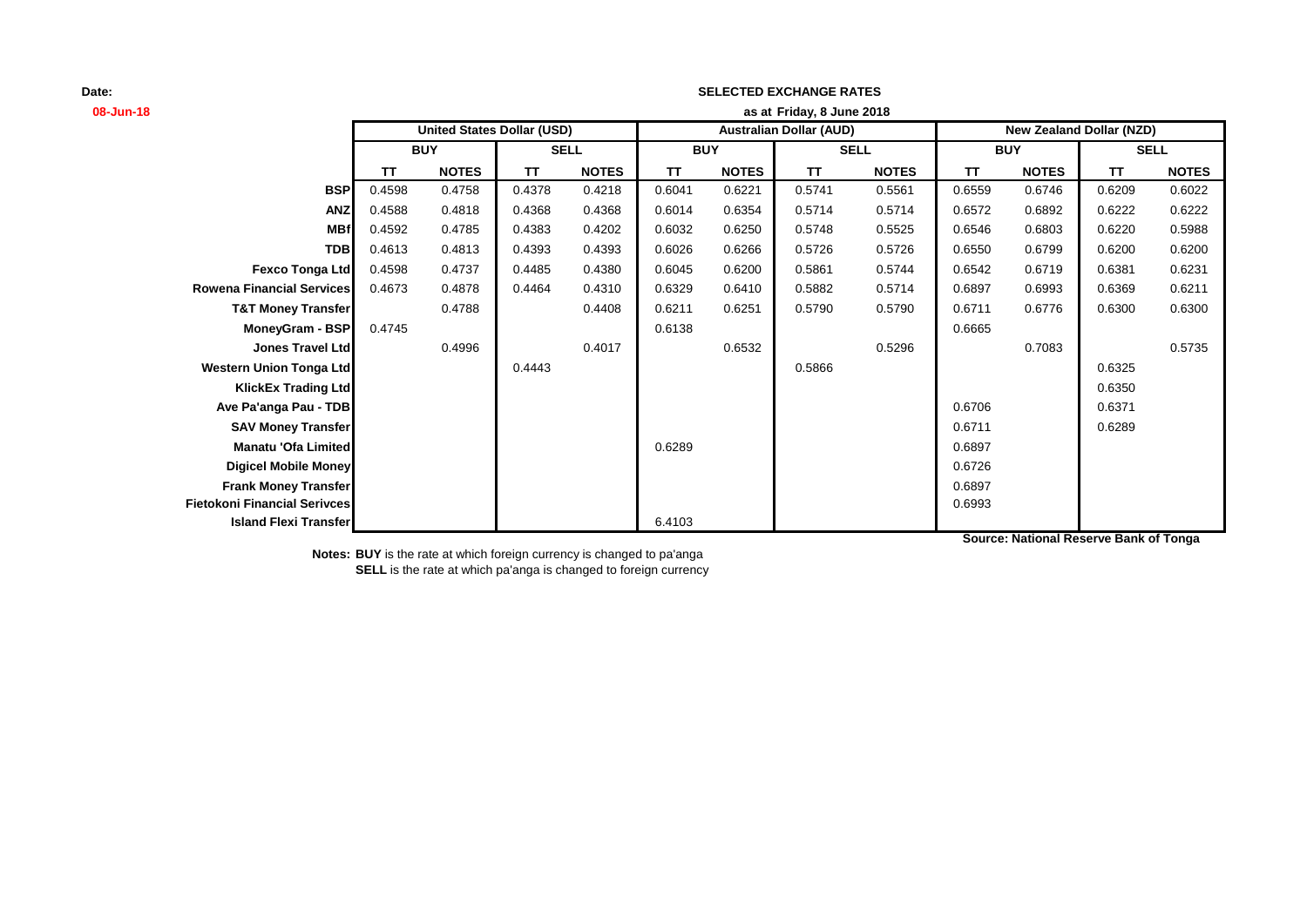| 15-Jun-18                                                                                                                                             | as at Friday, 15 June 2018 |                                   |             |              |                                |              |             |              |                                 |              |             |              |
|-------------------------------------------------------------------------------------------------------------------------------------------------------|----------------------------|-----------------------------------|-------------|--------------|--------------------------------|--------------|-------------|--------------|---------------------------------|--------------|-------------|--------------|
|                                                                                                                                                       |                            | <b>United States Dollar (USD)</b> |             |              | <b>Australian Dollar (AUD)</b> |              |             |              | <b>New Zealand Dollar (NZD)</b> |              |             |              |
|                                                                                                                                                       | <b>BUY</b>                 |                                   | <b>SELL</b> |              | <b>BUY</b>                     |              | <b>SELL</b> |              | <b>BUY</b>                      |              | <b>SELL</b> |              |
|                                                                                                                                                       | <b>TT</b>                  | <b>NOTES</b>                      | <b>TT</b>   | <b>NOTES</b> | TT                             | <b>NOTES</b> | TΤ          | <b>NOTES</b> | TΤ                              | <b>NOTES</b> | TΤ          | <b>NOTES</b> |
| <b>BSP</b>                                                                                                                                            | 0.4579                     | 0.4739                            | 0.4359      | 0.4199       | 0.6117                         | 0.6297       | 0.5817      | 0.5637       | 0.6568                          | 0.6755       | 0.6218      | 0.6031       |
| <b>ANZ</b>                                                                                                                                            | 0.4569                     | 0.4799                            | 0.4349      | 0.4349       | 0.6092                         | 0.6432       | 0.5792      | 0.5792       | 0.6583                          | 0.6903       | 0.6233      | 0.6233       |
| <b>MBf</b>                                                                                                                                            | 0.4573                     | 0.4762                            | 0.4364      | 0.4184       | 0.6108                         | 0.6329       | 0.5824      | 0.5618       | 0.6555                          | 0.6803       | 0.6229      | 0.5988       |
| <b>TDB</b>                                                                                                                                            | 0.4594                     | 0.4794                            | 0.4374      | 0.4374       | 0.6098                         | 0.6338       | 0.5798      | 0.5798       | 0.6554                          | 0.6803       | 0.6204      | 0.6204       |
| Fexco Tonga Ltd                                                                                                                                       | 0.4579                     | 0.4717                            | 0.4467      | 0.4362       | 0.6110                         | 0.6280       | 0.5957      | 0.5818       | 0.6570                          | 0.6729       | 0.6403      | 0.6240       |
| <b>Rowena Financial Services</b>                                                                                                                      | 0.4695                     | 0.4854                            | 0.4464      | 0.4292       | 0.6410                         | 0.6494       | 0.5952      | 0.5814       | 0.6897                          | 0.6993       | 0.6369      | 0.6250       |
| <b>T&amp;T Money Transfer</b>                                                                                                                         |                            | 0.4769                            |             | 0.4389       | 0.6250                         | 0.6327       | 0.5850      | 0.5850       | 0.6666                          | 0.6785       | 0.6250      | 0.6250       |
| <b>MoneyGram - BSP</b>                                                                                                                                | 0.4730                     |                                   |             |              | 0.6195                         |              |             |              | 0.6659                          |              |             |              |
| <b>Jones Travel Ltd</b>                                                                                                                               |                            | 0.4976                            |             | 0.3999       |                                | 0.6612       |             | 0.5369       |                                 | 0.7093       |             | 0.5744       |
| <b>Western Union Tonga Ltd</b>                                                                                                                        |                            |                                   | 0.4428      |              |                                |              | 0.5939      |              |                                 |              | 0.6335      |              |
| <b>KlickEx Trading Ltd</b>                                                                                                                            |                            |                                   |             |              |                                |              |             |              |                                 |              | 0.6360      |              |
| (Transactions <t\$10k)< th=""><th></th><th></th><th></th><th></th><th></th><th></th><th></th><th></th><th></th><th></th><th></th><th></th></t\$10k)<> |                            |                                   |             |              |                                |              |             |              |                                 |              |             |              |
| <b>KlickEx Trading Ltd</b><br>(Transactions>T\$10K)                                                                                                   |                            |                                   |             |              |                                |              |             |              |                                 |              | 0.6440      |              |
| Ave Pa'anga Pau - TDB                                                                                                                                 |                            |                                   |             |              |                                |              |             |              | 0.6724                          |              | 0.6408      |              |
| <b>SAV Money Transfer</b>                                                                                                                             |                            |                                   |             |              |                                |              |             |              | 0.6711                          |              | 0.6289      |              |
| <b>Manatu 'Ofa Limited</b>                                                                                                                            |                            |                                   |             |              | 0.6289                         |              |             |              | 0.6897                          |              |             |              |
| <b>Frank Money Transfer</b>                                                                                                                           |                            |                                   |             |              |                                |              |             |              | 0.6897                          |              |             |              |
| <b>Island Flexi Transfer</b>                                                                                                                          |                            |                                   |             |              | 0.6452                         |              |             |              |                                 |              |             |              |
| Tonga Post Ltd                                                                                                                                        | 0.4518                     |                                   |             |              |                                |              |             |              |                                 |              |             |              |

**SELECTED EXCHANGE RATES**

**Source: National Reserve Bank of Tonga**

**Notes: BUY** is the rate at which foreign currency is changed to pa'anga **SELL** is the rate at which pa'anga is changed to foreign currency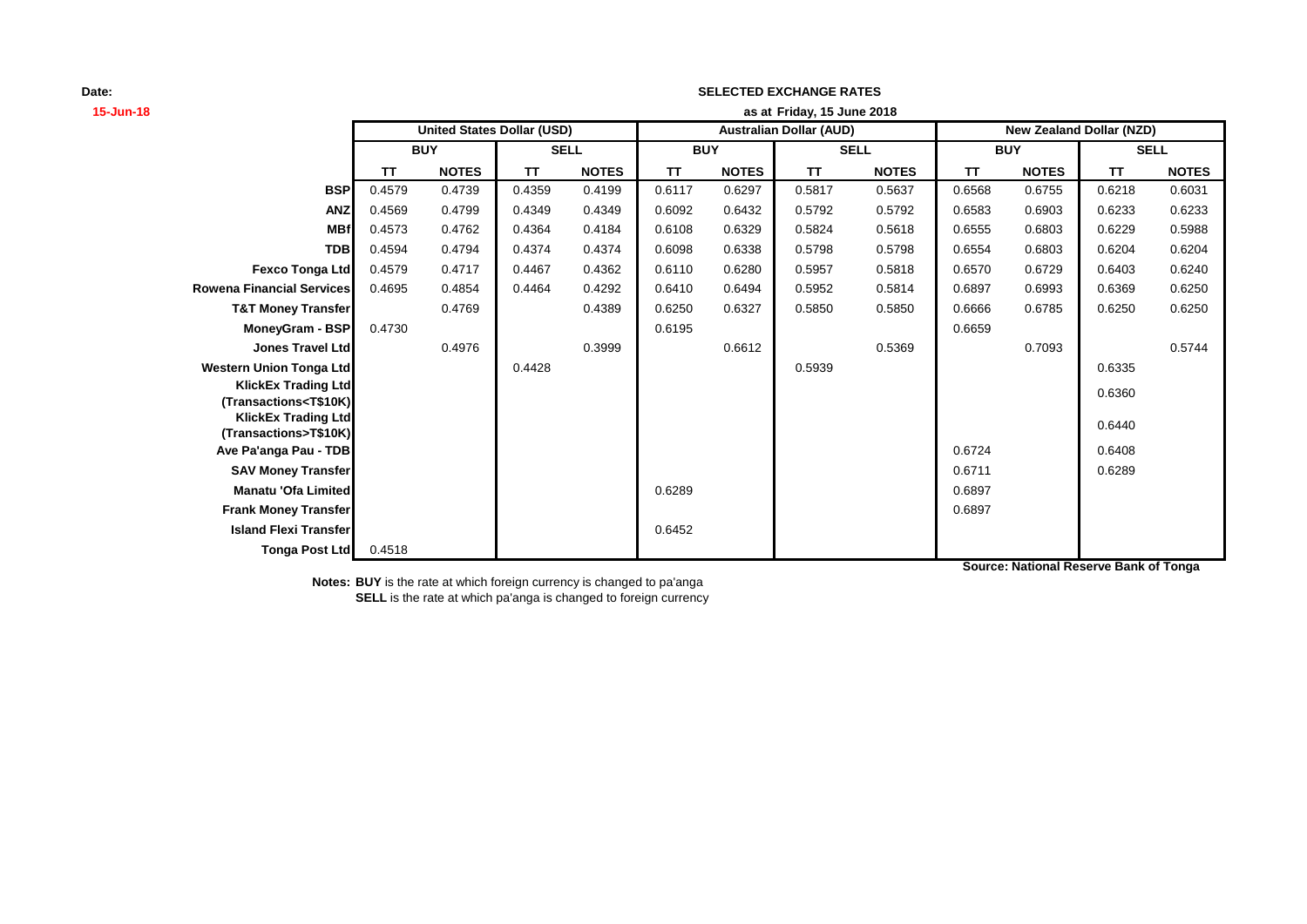| 22-Jun-18                                                                                                                                             | as at Friday, 22 June 2018 |                                   |           |              |            |              |                                |              |           |              |                                 |              |
|-------------------------------------------------------------------------------------------------------------------------------------------------------|----------------------------|-----------------------------------|-----------|--------------|------------|--------------|--------------------------------|--------------|-----------|--------------|---------------------------------|--------------|
|                                                                                                                                                       |                            | <b>United States Dollar (USD)</b> |           |              |            |              | <b>Australian Dollar (AUD)</b> |              |           |              | <b>New Zealand Dollar (NZD)</b> |              |
|                                                                                                                                                       |                            | <b>BUY</b>                        |           | <b>SELL</b>  | <b>BUY</b> |              |                                | <b>SELL</b>  |           | <b>BUY</b>   | <b>SELL</b>                     |              |
|                                                                                                                                                       | <b>TT</b>                  | <b>NOTES</b>                      | <b>TT</b> | <b>NOTES</b> | TΤ         | <b>NOTES</b> | <b>TT</b>                      | <b>NOTES</b> | <b>TT</b> | <b>NOTES</b> | <b>TT</b>                       | <b>NOTES</b> |
| <b>BSP</b>                                                                                                                                            | 0.4544                     | 0.4704                            | 0.4324    | 0.4164       | 0.6157     | 0.6337       | 0.5857                         | 0.5677       | 0.6624    | 0.6811       | 0.6274                          | 0.6087       |
| <b>ANZ</b>                                                                                                                                            | 0.4534                     | 0.4764                            | 0.4314    | 0.4314       | 0.6129     | 0.6469       | 0.5829                         | 0.5829       | 0.6634    | 0.6954       | 0.6284                          | 0.6284       |
| <b>MBf</b>                                                                                                                                            | 0.4538                     | 0.4717                            | 0.4329    | 0.4149       | 0.6149     | 0.6369       | 0.5864                         | 0.5650       | 0.6611    | 0.6849       | 0.6284                          | 0.6061       |
| <b>TDB</b>                                                                                                                                            | 0.4559                     | 0.4759                            | 0.4339    | 0.4339       | 0.6127     | 0.6367       | 0.5827                         | 0.5827       | 0.6592    | 0.6841       | 0.6242                          | 0.6242       |
| <b>Fexco Tonga Ltd</b>                                                                                                                                | 0.4544                     | 0.4680                            | 0.4432    | 0.4328       | 0.6160     | 0.6322       | 0.5985                         | 0.5857       | 0.6628    | 0.6788       | 0.6455                          | 0.6294       |
| <b>Rowena Financial Services</b>                                                                                                                      | 0.4651                     | 0.4808                            | 0.4405    | 0.4255       | 0.6494     | 0.6536       | 0.5988                         | 0.5848       | 0.6897    | 0.7042       | 0.6452                          | 0.6289       |
| <b>T&amp;T Money Transfer</b>                                                                                                                         |                            | 0.4734                            |           | 0.4354       | 0.6250     | 0.6367       | 0.5880                         | 0.5880       | 0.6666    | 0.6841       | 0.6310                          | 0.6310       |
| MoneyGram - BSP                                                                                                                                       | 0.4679                     |                                   |           |              | 0.6292     |              |                                |              | 0.6771    |              |                                 |              |
| <b>Jones Travel Ltd</b>                                                                                                                               |                            | 0.4939                            |           | 0.3966       |            | 0.6654       |                                | 0.5407       |           | 0.7152       |                                 | 0.5797       |
| <b>Western Union Tonga Ltd</b>                                                                                                                        |                            |                                   | 0.4381    |              |            |              | 0.5977                         |              |           |              | 0.6373                          |              |
| <b>KlickEx Trading Ltd</b>                                                                                                                            |                            |                                   |           |              |            |              |                                |              |           |              | 0.6420                          |              |
| (Transactions <t\$10k)< th=""><th></th><th></th><th></th><th></th><th></th><th></th><th></th><th></th><th></th><th></th><th></th><th></th></t\$10k)<> |                            |                                   |           |              |            |              |                                |              |           |              |                                 |              |
| <b>KlickEx Trading Ltd</b><br>(Transactions>T\$10K)                                                                                                   |                            |                                   |           |              |            |              |                                |              |           |              | 0.6430                          |              |
| Ave Pa'anga Pau - TDB                                                                                                                                 |                            |                                   |           |              |            |              |                                |              | 0.6757    |              | 0.6439                          |              |
| <b>SAV Money Transfer</b>                                                                                                                             |                            |                                   |           |              |            |              |                                |              | 0.6711    |              | 0.6289                          |              |
| <b>Manatu 'Ofa Limited</b>                                                                                                                            |                            |                                   |           |              | 0.6289     |              |                                |              | 0.6897    |              |                                 |              |
| <b>Frank Money Transfer</b>                                                                                                                           |                            |                                   |           |              |            |              |                                |              | 0.6897    |              |                                 |              |
| <b>Fietokoni Financial Serivces</b>                                                                                                                   |                            |                                   |           |              |            |              |                                |              | 0.6993    |              |                                 |              |
| <b>Island Flexi Transfer</b>                                                                                                                          |                            |                                   |           |              | 0.6536     |              |                                |              |           |              |                                 |              |

**SELECTED EXCHANGE RATES**

**Source: National Reserve Bank of Tonga**

**Notes: BUY** is the rate at which foreign currency is changed to pa'anga **SELL** is the rate at which pa'anga is changed to foreign currency